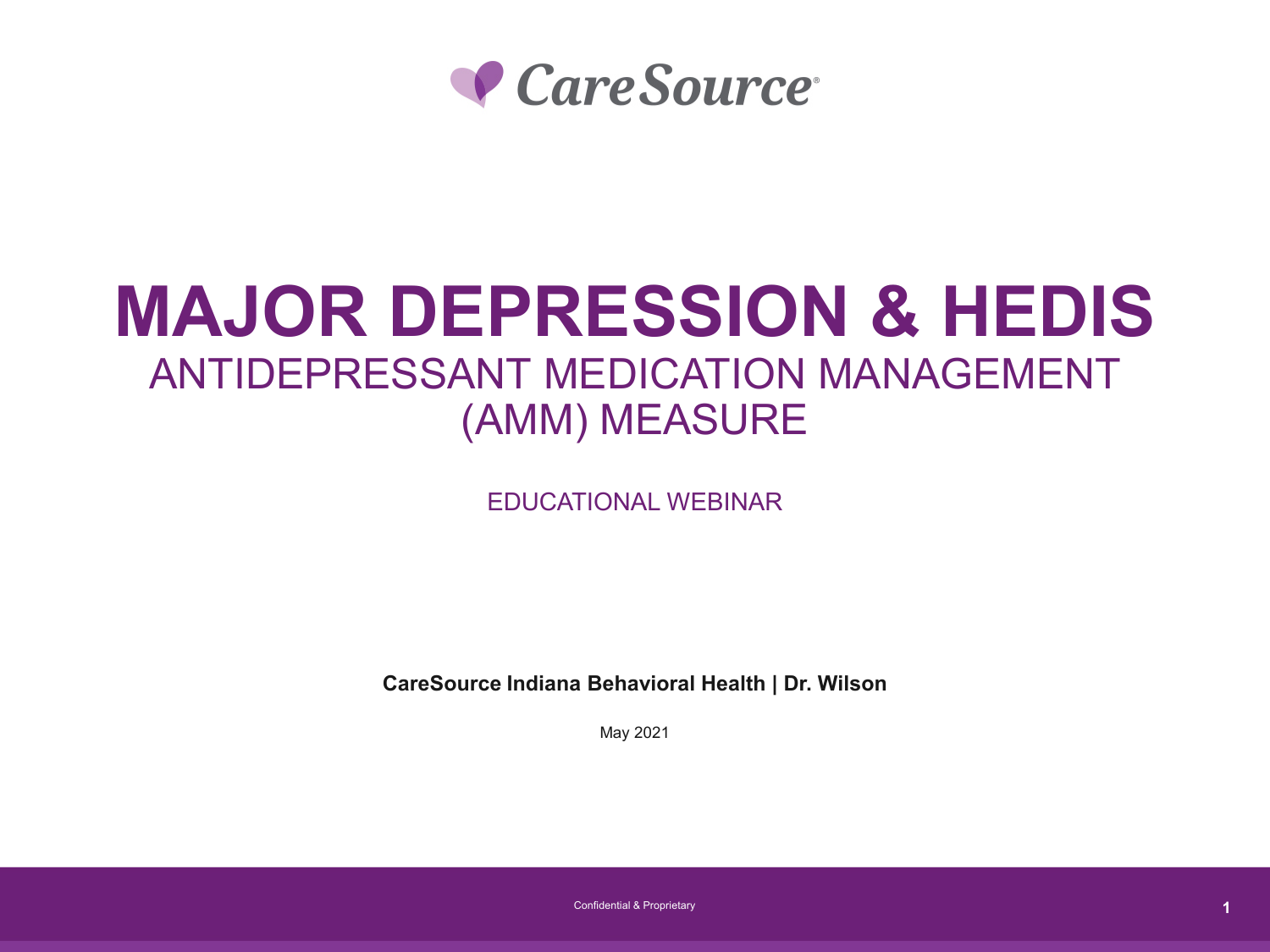#### **Any of the five following:**

- □ Depressed mood, loss of interest, pleasure, weight change (not purposeful), problems with sleep, psychomotor slowing or increase, fatigue, feelings of worthlessness/guilt, reduced concentration (from baseline), and thoughts of death or dying
- $\Box$  Not better explained by another medical or mental health condition

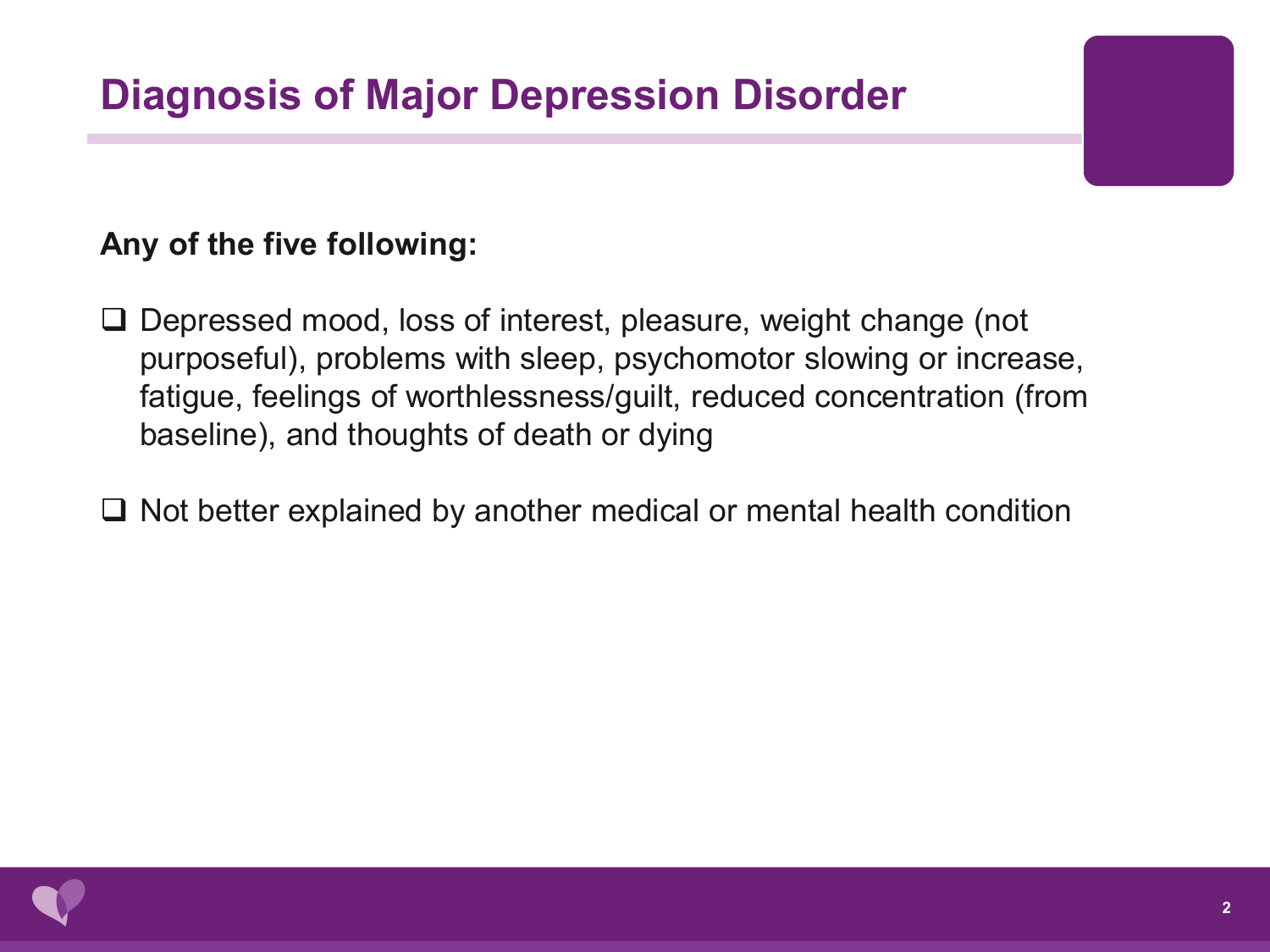HEDIS® is a standardized set of performance measures called: Healthcare Effectiveness Data Information Set, which are developed and maintained by the National Committee for Quality Assurance (NCQA).

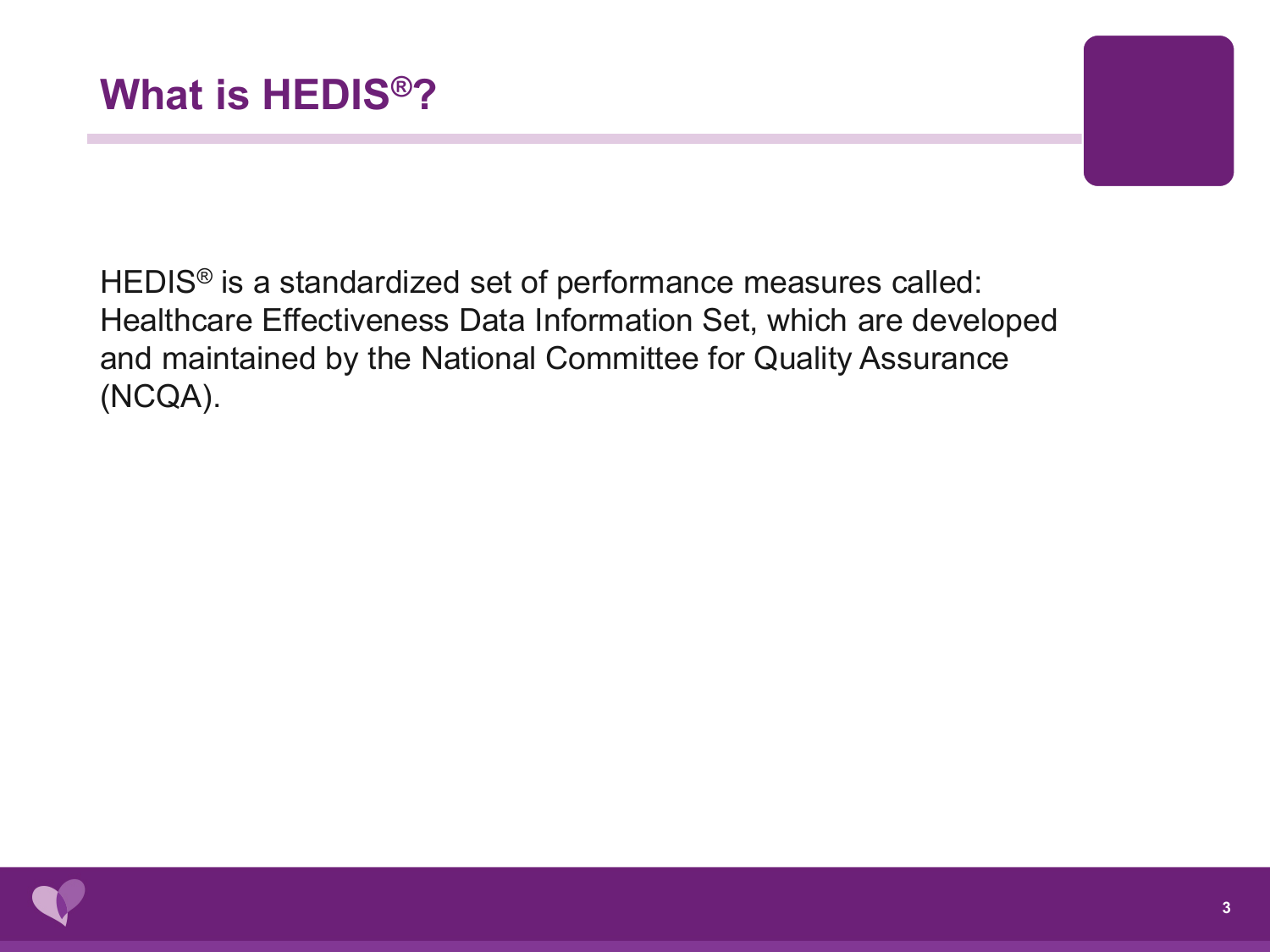

□ Varying rates have been reported; no large, well accepted epidemiologic studies

- □ 12-month adult prevalence: 10.4%
- □ Lifetime prevalence of MDD: 20%

*JAMA Psychiatry.* 2018;75(4):336-346. doi:10.1001/jamapsychiatry.2017.4602

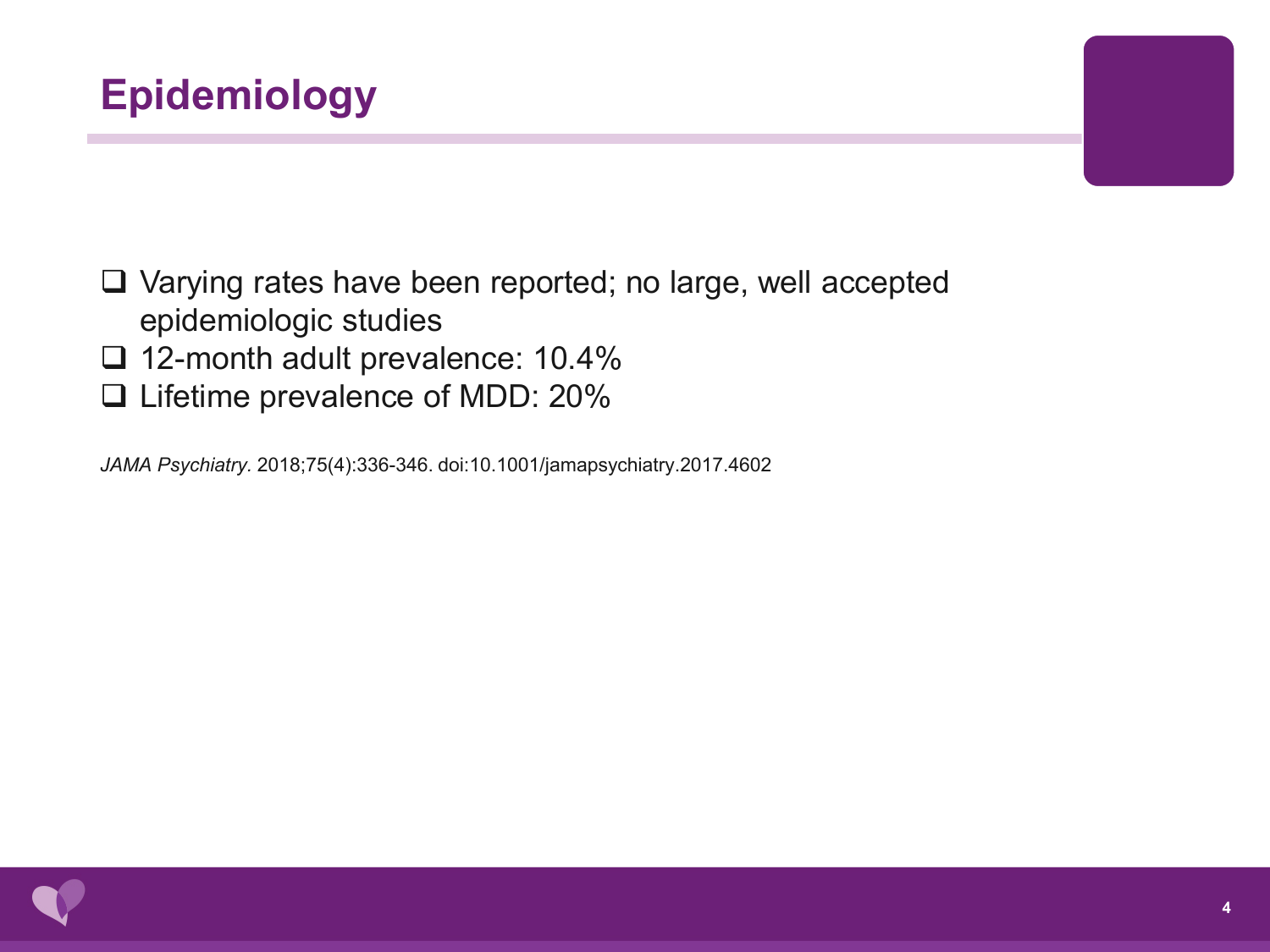$\Box$  Initial Visit: Comprehensive evaluation

Assessments to assist: PHQ-9, MADRS, and HAM-D

- PHQ-9 is the most user-friendly
- Patient-administered assessment (Medical Assistant can score)
- <10: minimal to mild depression (no medication necessary; possible therapy)
- 10-14: mild to moderate depression (antidepressant medication OR therapy recommended)
- >14: moderate to severe (antidepressant medication AND therapy recommended)

[http://med.stanford.edu/fastlab/research/imapp/msrs/\\_jcr\\_content/main/accordion/accordion\\_content3/download\\_256324296/file.](http://med.stanford.edu/fastlab/research/imapp/msrs/_jcr_content/main/accordion/accordion_content3/download_256324296/file.res/PHQ9%20id%20date%2008.03.pdf) res/PHQ9%20id%20date%2008.03.pdf; [https://www.nhms.org/sites/default/files/Pdfs/PHQ9-Depression-Scale.pdf;](https://www.nhms.org/sites/default/files/Pdfs/PHQ9-Depression-Scale.pdf) and <https://www.opapc.com/uploads/documents/CDRS-R.pdf>

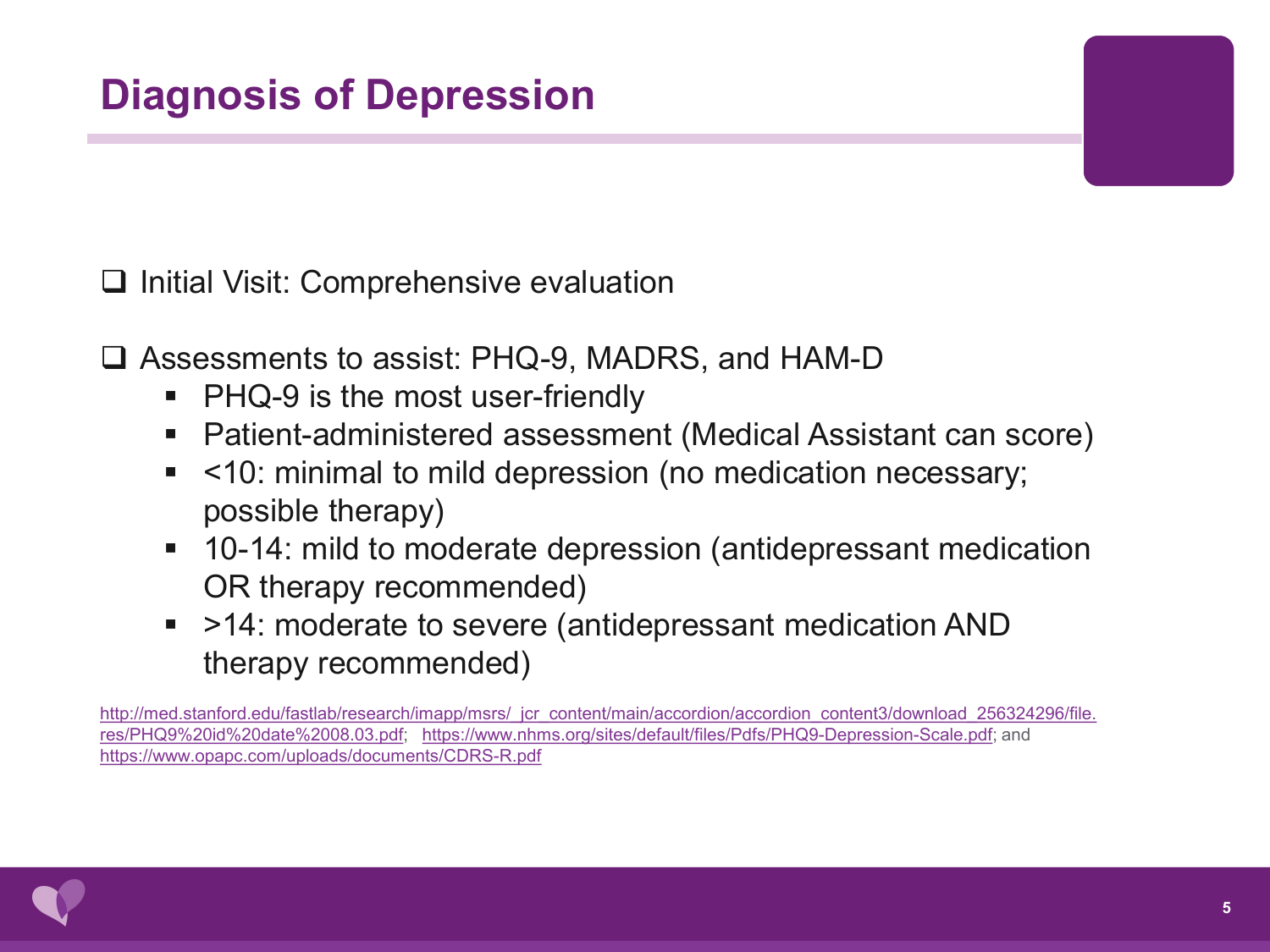## **Initiation and Monitoring of Medication Pearls**

- **□ Start antidepressant (AD): SSRIs and non-SSRIs**
- □ Monitor for efficacy: PHQ-9 or subjective assessment
- $\Box$  Monitor for side effects
- Black box warning: "suicidal" (vs. self-injurious behavior); only for those <25 years old

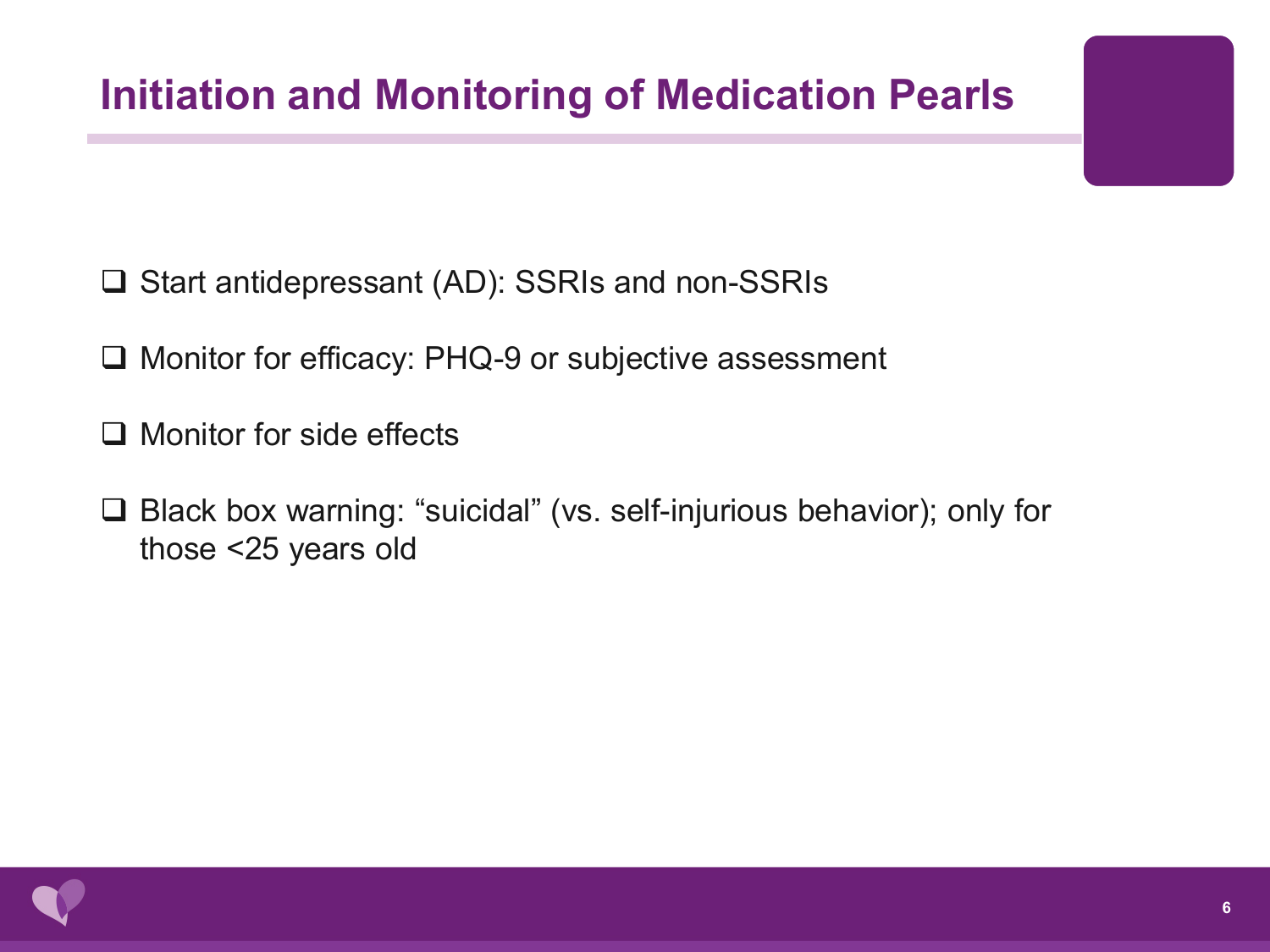## **Antidepressant Monitoring**

 $\Box$  Initiation/acute phase (first 12 weeks or 84 days)

■ Patients to be monitored for effectiveness, side effects and compliance (HEDIS®)

 $\Box$  Continuation phase (from 12 weeks to 6 months)

■ Patients to be monitored for effectiveness, side effects, and compliance (HEDIS®)

 $\Box$  Compliance is a HEDIS<sup>®</sup> quality of care measure

 Why? Effects outcome: less relapses and better patient outcomes

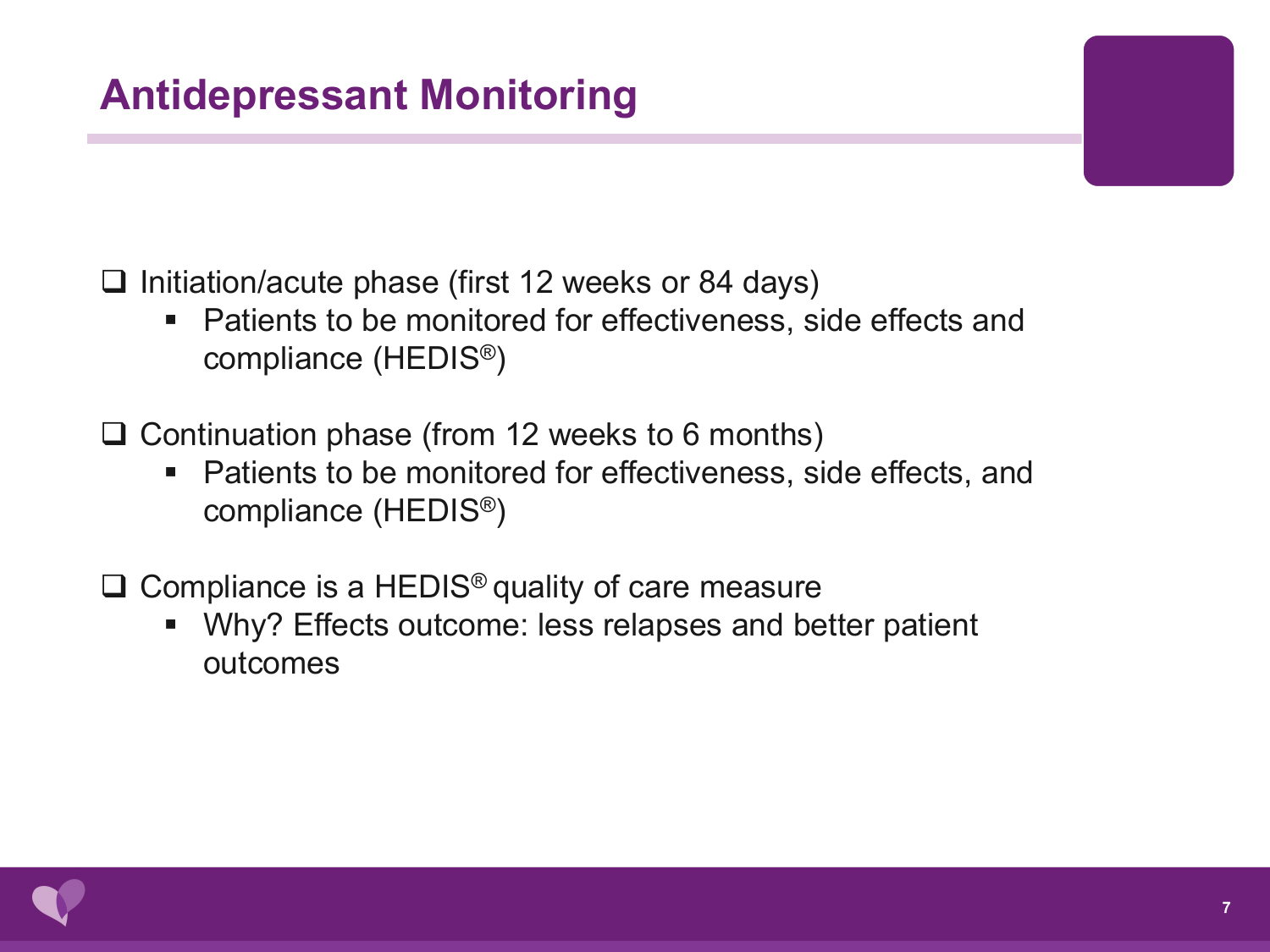$\Box$  Relapse is an episode of MDD during a period of remission

- **□ 40-60% of those with MDD experience relapse after successful** treatment of acute episode (indicates the need for continual treatment)
- $\Box$  Predictors of relapse: natural course of MDD, lack of compliance, negative life events, rapid decrease/discontinuation of therapeutic treatment

Emslie et all, 1997; Kovacs, 1996; Lewinsohn et al, 1994; Vostanis et al, 1996; Wood et al, 1996

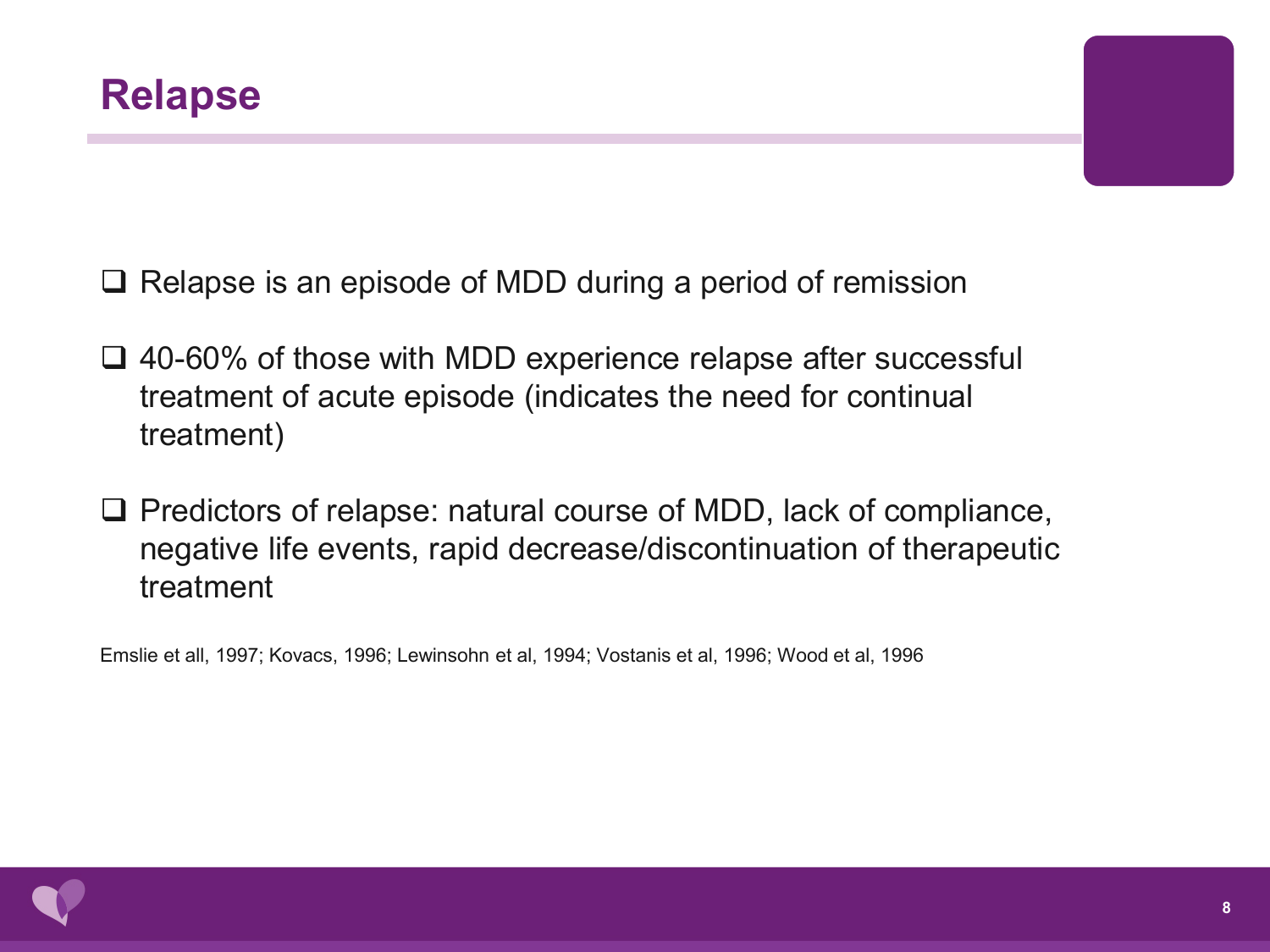□ Continue medication

- $\Box$  Follow-ups 1-3 months for care (more frequent is select cases)
- $\Box$  Education on medicine and compliance at ALL visits
- $\Box$  PRN in-person/phone meetings with MA/nurse about medication regarding compliance, symptoms and side effects
- $\Box$  Therapy: an outlet for medication discussion
- $\Box$  PRN medication refill check on electronic prescribing platform by MA/nurse, especially for provider visit

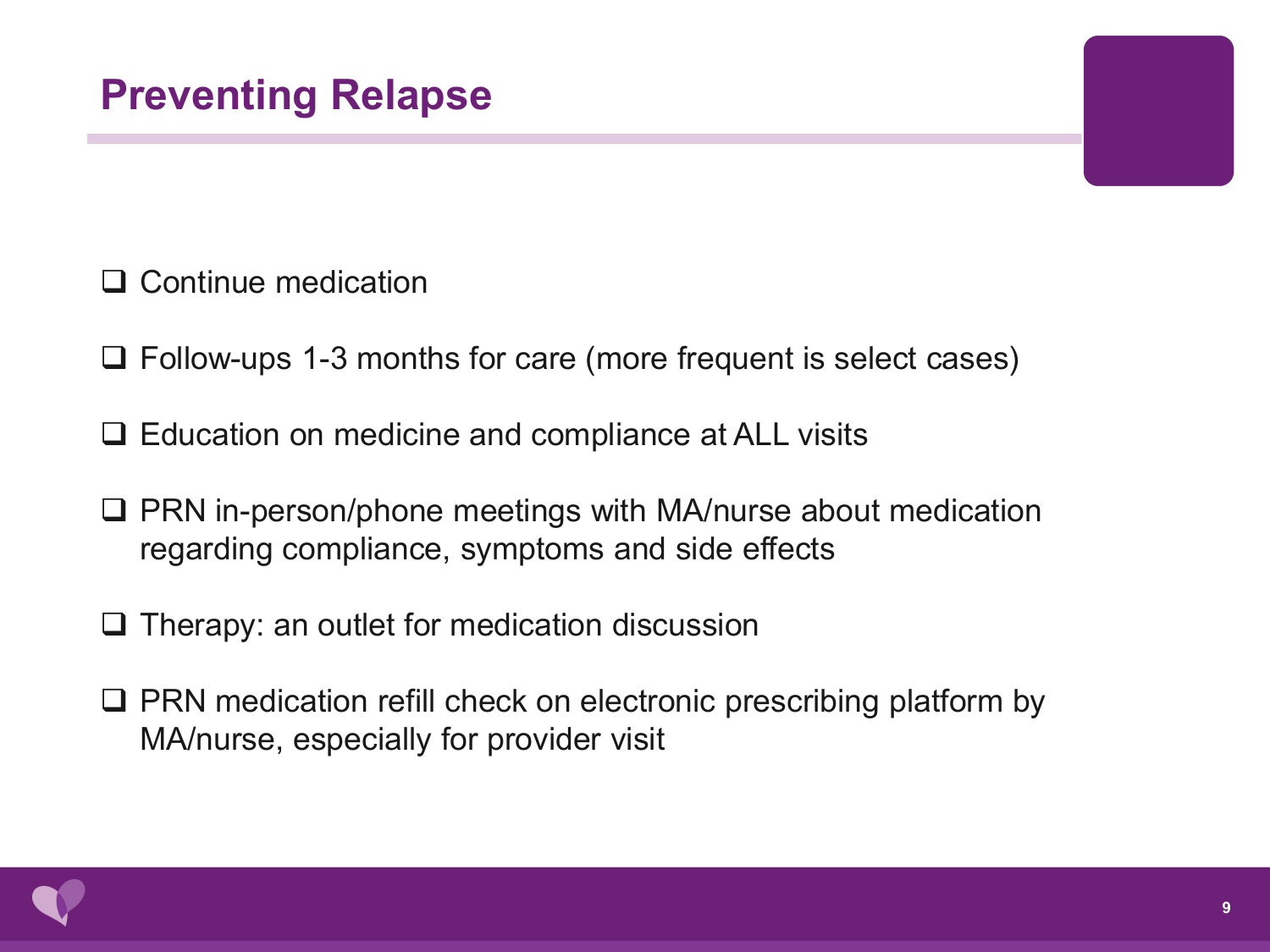## **Patient Handouts: Medication Management**

#### **Medication-specific handouts:**

[Serious Mental Illness Adviser](https://smiadviser.org/knowledge_post/antidepressants-medication-fact-sheets) (English)

**□ [Serious Mental Illness Adviser](https://smiadviser.org/knowledge_post/antidepressants-medication-fact-sheets-spanish-version) (Spanish)**